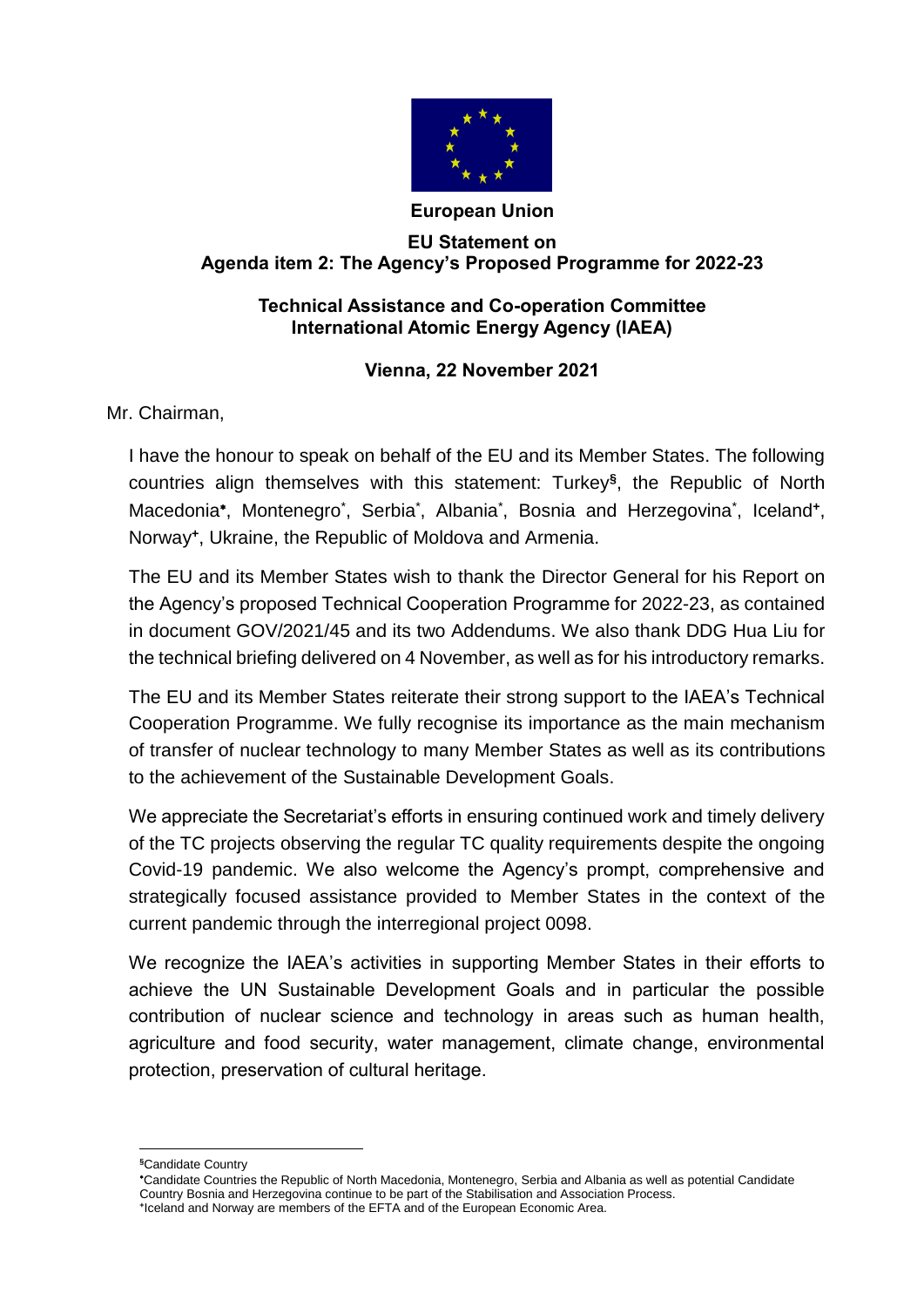Regarding the proposed TC Programme for 2022-23, we wish to reiterate the importance of the needs-based, demand-driven and non-discriminatory nature of the TCP, as well as Europe's priority area of nuclear safety and security as TC Fields of Activity.

The continuous increase in the total number of signed Revised Supplementary Agreements (RSAs) - reaching 142 out of 144 Member States - is a positive trend. The RSA's together with the Country Programme Frameworks (CPFs) should be a precondition for benefiting from the TCP to ensure close linkages with national development priorities and strong government commitment and ownership.

We encourage the Agency to continue its technical cooperation activities in close partnership with Member States, UN agencies, the private sector and civil society in order to optimise the contribution of nuclear science and technology in accordance with national development goals and the SDGs. In this regard, we encourage the Agency to strengthen its participation in and benefit from being part of the United Nations Sustainable Development Cooperation Framework.

# Mr. Chairman,

We renew our call to the Secretariat to continue enhancing the efficiency, effectiveness and results-based delivery of the TCP to maximise the Programme's impact. In this context, we recall this year's OIOS major findings on the evaluation of Agency internal collaboration in the TC project design phase, which assessed that cooperation and coordination between Secretariat's Departments is a critical component in the TC project cycle and an essential element in improving quality of the TCP. We also continue to support a consistent application of the results-based management approach.

The sustainability of the TC Programme depends on the commitment of all involved stakeholders. Thus, Member States' voluntary contributions to meet their TC Fund target shares, extra-budgetary contributions, additional government cost sharing and in-kind support are essential, as well as full payment of national participation costs. We support the Agency's efforts to further strengthen the Programme's financial sustainability through the establishment of partnerships with other relevant organisations, non-traditional stakeholders and through the mobilisation of new and existing resources. This remains highly relevant for the 2022-23 TC cycle given the significant number of footnote-a projects and their estimated financing requirements.

Finally, Mr. Chairman,

As the practical incorporation of gender considerations in the TC projects remains a challenge, we call on the Department of TC to continue mainstreaming gender in all